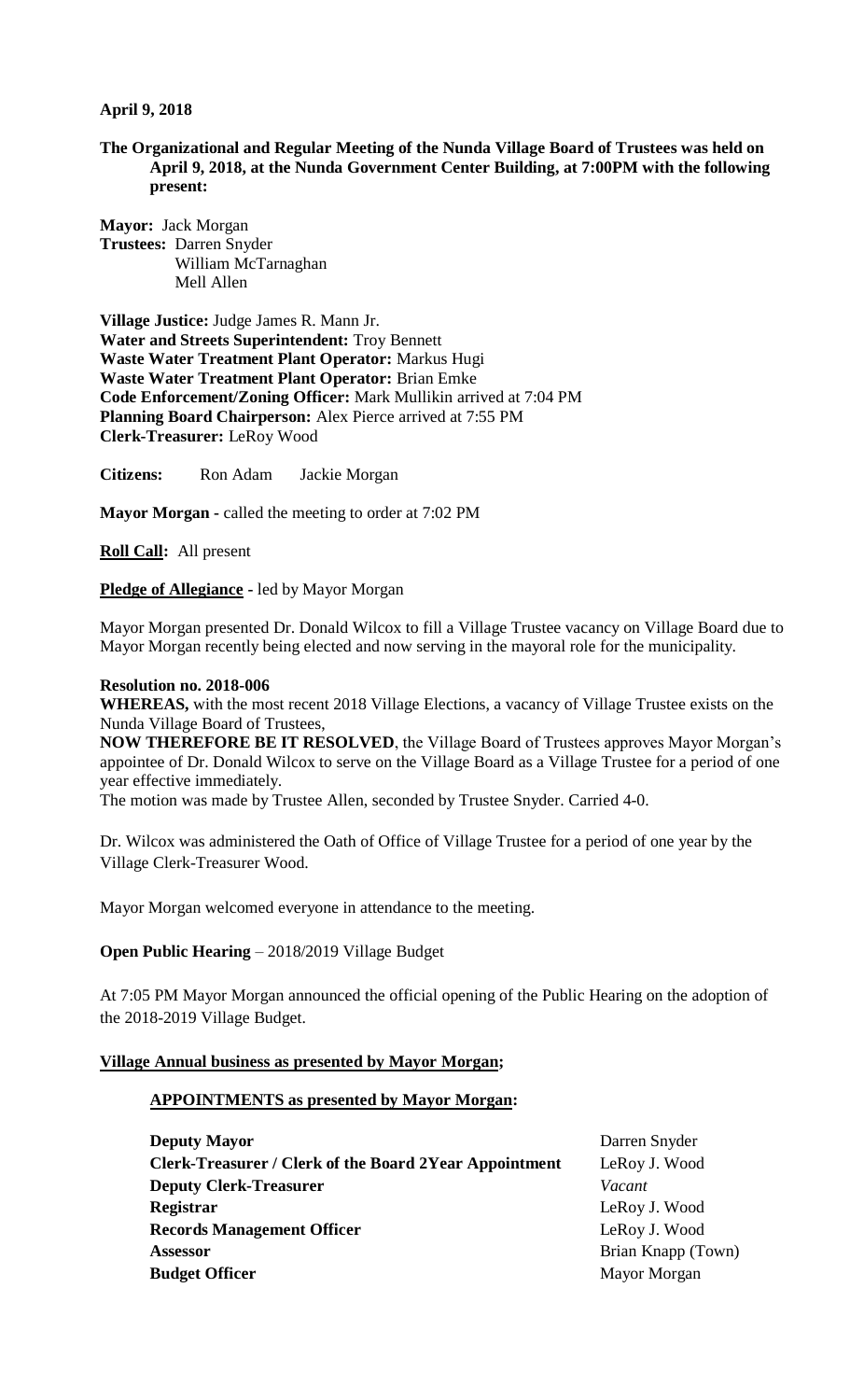# **Code Enforcement / Zoning Officer Mark Mullikin Deputy Code Enforcement / Zoning Officer** *Vacant* **Court Clerk** Sheila Duffy **Historian** Valerie Griffing

Mayor Morgan stopped the appointment process at this point and allowed Judge Mann to present his annual Justice Report to the Nunda Village Board of Trustees. Judge Mann discussed and submitted the following Justice Reports; Annual Audit Checklist and Annual Cashbook. Mayor Morgan took receipt of all reports. Mayor Morgan reviewed all reports line by line with the Nunda Village Board of Trustees and Judge Mann. The Mayor thanked Judge Mann for his presentation of his annual reports.

# **Resolution no. 2018-007**

**BE IT RESOLVED** that the Nunda Village Board of Trustees accept the 2017 Justice Audit Report as presented by Justice James R. Mann Jr., with the next Annual Village Court Audit to be held during the regular meeting of the Nunda Village Board of Trustees in March 2019. The motion was made by Mayor Morgan, seconded by Trustee Wilcox. Carried 5-0.

# **LIASONS:**

| Mayor Morgan / Trustee Wilcox                                                                  |
|------------------------------------------------------------------------------------------------|
|                                                                                                |
|                                                                                                |
| <b>Other Utilities</b> (sewer, street, trees, cable) Deputy Mayor Snyder / Trustee McTarnaghan |
| Mayor Morgan / Trustee Wilcox                                                                  |
| Mayor Morgan / Village Board                                                                   |
| Mayor Morgan / Trustee McTarnaghan                                                             |
|                                                                                                |

## **POLICE COMMISSIONERS:**

**Financial Depository:** Five Star Bank

**Public Safety / Police** Deputy Mayor Snyder / Trustee Allen

**Financial Consultant:** Bernard P. Donegan Fiscal Advisors & Marketing, Inc.

> Secondary, M&T Bank Secondary, JP Morgan Chase

**Official Newspaper:** Hornell Evening Tribune

**Legal Consultant:** Foote & Meyers, PLLC John Vogel

**Village Engineer:** Chatfield Engineers, P.C.

**Clerk's Office Hours:** M-F 8:30 A.M.- 12:15 P.M. -- 12:45 P.M.- 4:00 P.M.

## **Informational Purposes - Village / Town Planning Board**

Meet 1<sup>st</sup> Tuesday of each month, as needed **Village Members:** | **Town Members:** 

Michele Seifried | Brenda Weaver *Vacant* | Joan Schumaker

Joe Lindstrom | Chairperson – Alex Pierce

| Timothy Cassidy Sr.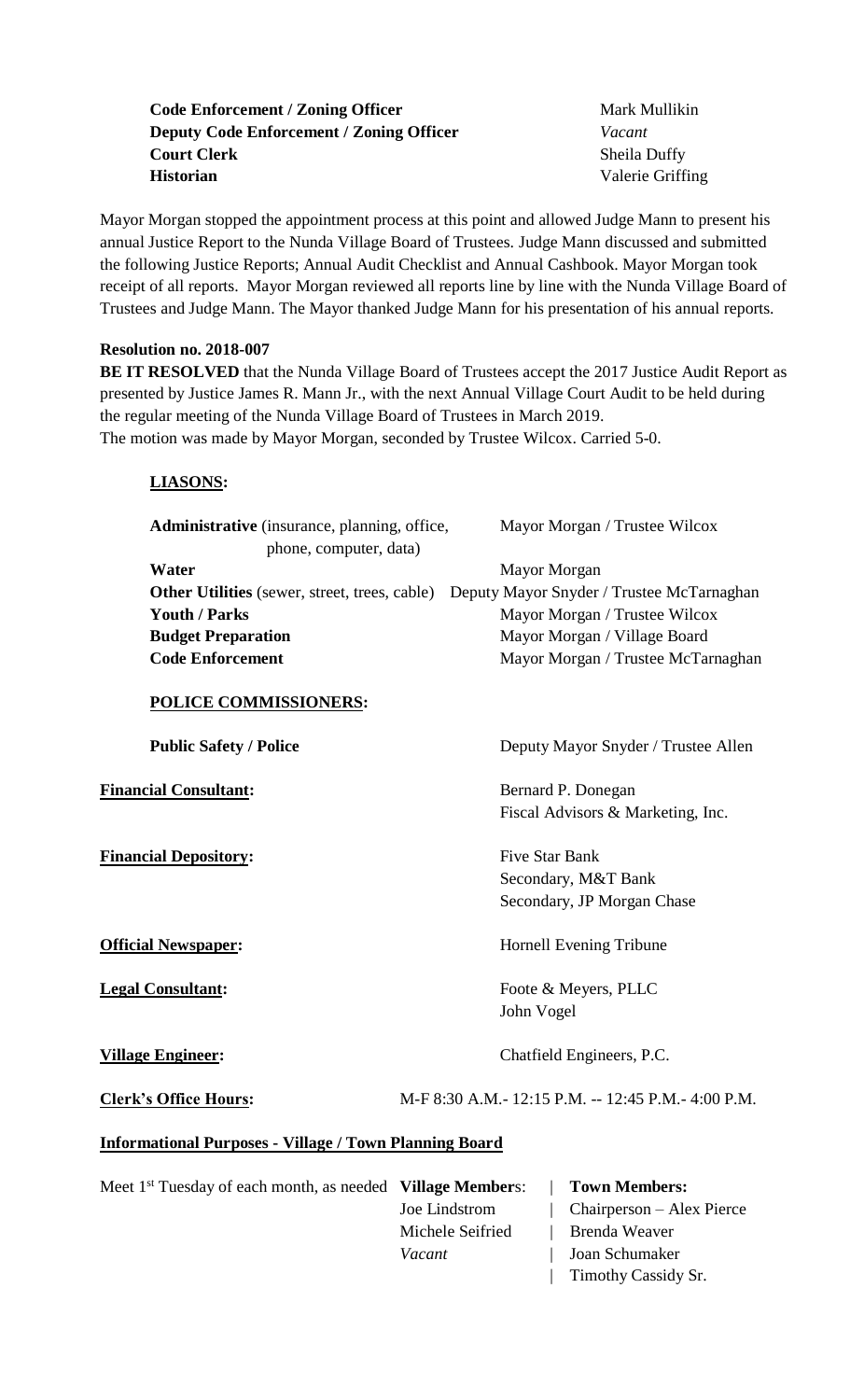## **Informational Purposes - Village / Town Zoning Board of Appeals**

Public Hearings, as needed **Village Member**s: | **Town Members:**

Jeff Essler | Daniel Strobel Kristie Cartwright |

Scott Amidon | Chairperson – Robert Piper

## **Village of Nunda Revitalization Review Board – Local Law #1 – 2009**

Nunda Chamber: Margaret Grosse Resident: Gary Paine Resident: Cathy Kemp Mayor: Jack Morgan Trustee: Deputy Mayor Darren Snyder Alternate Trustee: William McTarnaghan Secretary: LeRoy J. Wood

### **Resolution no. 2018-008**

**BE IT RESOLVED** that the Nunda Village Board of Trustees approve the appointments as listed by Mayor Morgan.

The motion was made by Trustee Wilcox, seconded by Trustee Allen. Carried 5-0.

### **Resolution no. 2018-009**

**BE IT RESOLVED**, the Village Board of Trustees approve the following Rules of Procedure for the Village of Nunda.

**WHEREAS**, Village Law 4-412 provides that the Board of Trustees may determine its own rules of procedure;

**NOW, THEREFORE BE IT RESOLVED**, the following rules of procedure are adopted pursuant to Village Law 4-412:

1. REGULAR MEETINGS: The Board of Trustees Regular Meeting is held on the second Monday of each month, commencing at 7:00 PM in the Nunda Government Center Board Room.

2. SPECIAL MEETINGS: Special Meetings of the Board of Trustees, or all other Board Meetings other than Regular Meetings. A Special Meeting may be called by the Mayor or any Trustee upon notice to the entire Board. Notice must be given to each member of the Board of Trustees by telephone, in person or email at least 24 hours in advance on meeting unless an emergency requires the meeting to be held on less than 24-hour notice.

3. QUORUM: A quorum of the Board must be physically present to conduct business. A quorum of the five-member Board of Trustees is three, regardless of any Board vacancies.

4. EXECUTIVE SESSIONS: Executive sessions must be held in accordance with New York State Public Officers Law 105. All executive sessions must be entered into by a motion made from a properly noticed and conducted open meeting.

5. AGENDAS: The agenda for each Board of Trustees meeting is to be prepared by the Village Clerk-Treasurer at the direction of the Mayor. The Mayor or any Trustee may have an item placed on the agenda. When possible, items for the agenda must be provided to the Village Clerk-Treasurer by the Friday before the Monday evening meeting, by 12:00 PM. The final agenda must be prepared by noon on the day of the meeting.

6. VOTING: Pursuant to the New York State Village Law, each member of the Board of Trustees has one vote. The Mayor may vote on any matter but must vote in case of tie. A majority of the totally authorized voting power is necessary to pass a matter unless otherwise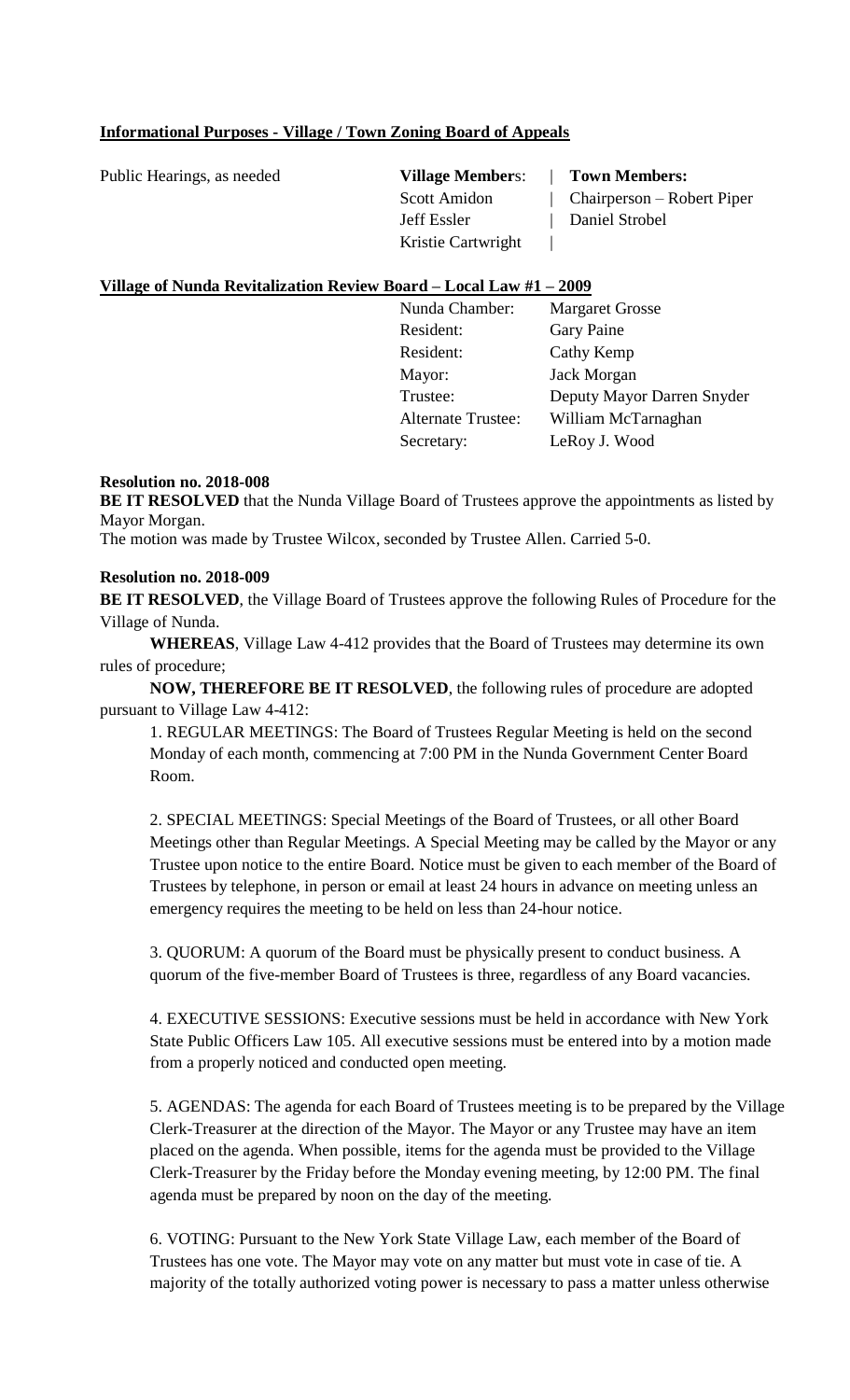specified by State Law. A vote upon any question must be taken by ayes and noes, and the names of the members present and their votes must be entered in the minutes. Any vote which takes place where a voting member of the Board does not verbally voice their vote, whether ayes or noes, then this will be considered a non-vote or an abstention.

### 7. GENERAL RULES OF PROCEDURE:

a. The Mayor presides at the meeting. In the Mayor's absence, the Deputy Mayor presides at the meetings of the Board. The presiding officer may debate, move and take any action that may be taken by other members of the Board. Board members are not required to rise, but must be recognized by the presiding officer before making motions or speaking.

b. Every motion must be seconded before being put to a vote; all motions must be recorded in their entirety in the Board's meeting minutes.

c. Once recognized, a member may not be interrupted when speaking unless it is to call him/her to order. If a member is called to order, they must stop speaking until question of order is determined, and, it in order, they must be permitted to proceed. There is no limit to the number of times a member may speak on a question. Motions to close or limit debate may be entertained and require a two-thirds vote to pass.

### 8. GUIDELINES FOR PUBLIC COMMENT:

a. The public may speak only during the Visitor Forum period at any meeting or at such other time as a majority of Board allows.

b. Speakers must be recognized by the presiding officer and should introduce themselves prior to engaging in direct dialog on any topic with the Board.

c. Board members may, with the permission of the Mayor, interrupt a speaker during their remarks, but only for the purpose of clarification or information.

d. All remarks must be addressed to the Board as a body and not to any member thereof. e. Speakers must observe the commonly accepted rules of courtesy, decorum, dignity and good taste.

f. The public will be held to a three-minute time limit to address the Board on any matter they so choose to discuss. Additional time will be granted only by a majority vote of the Board.

#### 9. MINUTES:

a. The Village Clerk-Treasurer is responsible for taking minutes of the Board. Minutes must consist of a record or summary of all motions, proposals, resolutions and any other matter formally voted upon and the vote thereon.

b. Minutes must also include the following:

- Name of the Board;
- Date, place and time of meeting;
- Notation of the presence or absence of Board members and time and arrival or departure if different from time of call to order or adjournment;
- Name and title other Village Officials and employees present and the approximate number of attendees;
- Record of reports made by Board or other Village personnel;
- Time of adjournment; signature of the Village Clerk-Treasurer or person who took meeting minutes.

c. The Village Clerk-Treasurer is responsible for creating a draft meeting minutes within the prescribed timeframe as provided by New York State Open Meetings Law. The Board of Trustees review and approves meeting minutes at the next regularly scheduled Board meeting. Amendments to the Village Clerk-Treasurer's meeting minutes require approval of the Board of Trustee by a majority vote.

#### 10. ORDER OF BUSINESS OF THE BOARD OF TRUSTEES: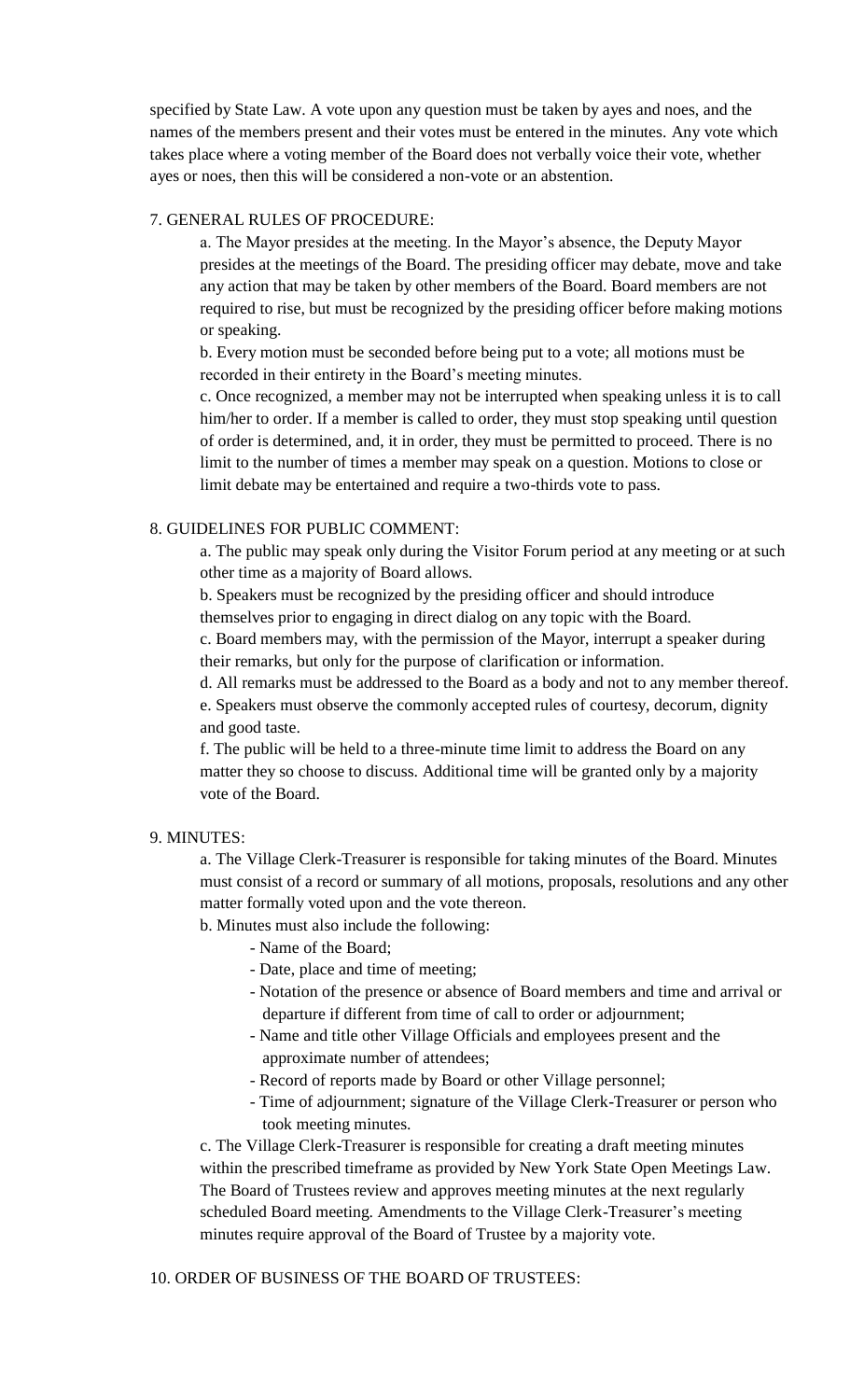- a. Call to order;
- b. Roll call;
- c. Visitor's Forum;
- d. Review / approval of meeting minutes from previous meeting(s);
- e. Review / approval of Abstract;
- f. Reports from Departments / Committees
- g. New business;
- h. Old business;
- i. Other business;
- j. Communications / Informational Items
- k. Adjournment
- 11. GUIDELINES FOR USE OF RECORDING EQUIPMENT: All members of the public and all public officials are allowed to be taped or video recorded at public meetings. Recording is not allowed during executive sessions. Recording should be done in a manner which does not interfere with the meeting. The Mayor may determine whether the recording is being done in an intrusive manner taking into consideration, but not limited to, brightness of lights, distance from the deliberations of the Village Board, size of equipment and the ability of the public to participate in the meeting. If the recording is determined to be intrusive and interferes with the meeting, the Mayor may direct that the recording be stopped or undertaken in a different manner or location.
- 12. ADJOURNMENT: All meetings may be adjourned by motion.

13. AMENDMENTS TO THE RULES OF PROCEDURE: The foregoing procedures may be amended from time to time by a majority vote of the Board. These procedures do not require annual review unless directed by the Mayor.

The motion was made by Deputy Mayor Snyder, seconded by Trustee McTarnaghan. Carried 5-0.

### **Organizational Meeting**

### **Resolution no. 2018-010**

**BE IT RESOLVED** that the next Village of Nunda Organizational Meeting be held April 9, 2018 at 7:00 P.M.

The motion was made by Trustee Wilcox, seconded by Trustee Allen. Carried 5-0.

### **Procurement Policy**

The Village Clerk-Treasurer requested to extend a review of this policy until the May 2018 regularly scheduled Village Board Meeting to conduct further research as to updating this policy. Mayor Morgan allowed to hold this policy review until next month. The Village Clerk Treasurer will be required to provide all pertinent information to the Village Board Members within the next two weeks to review proposed changes prior to next Village Board Meeting in May 2018.

### **Audit of Claims**

### **Resolution no. 2018-011**

**WHEREAS** the Board of Trustees has determined to authorize payment in advance of audit claims for public utility service, postage, freight and express charges; and Health Insurance and,

**WHEREAS** all claims shall be presented at the next regular meeting for audit; and

**WHEREAS** the claimant and officer incurring or approving the claim jointly and severally liable for any amount disallowed by the Board of Trustees,

### **NOW THEREFORE BE IT RESOLVED:**

**Section 1.** That the Board of Trustees authorizes payment in advance of audit of claims for public utility services, postage, freight and express charges and health insurance. All claims shall be presented at the next regular meeting for audit and the claimant and officer incurring or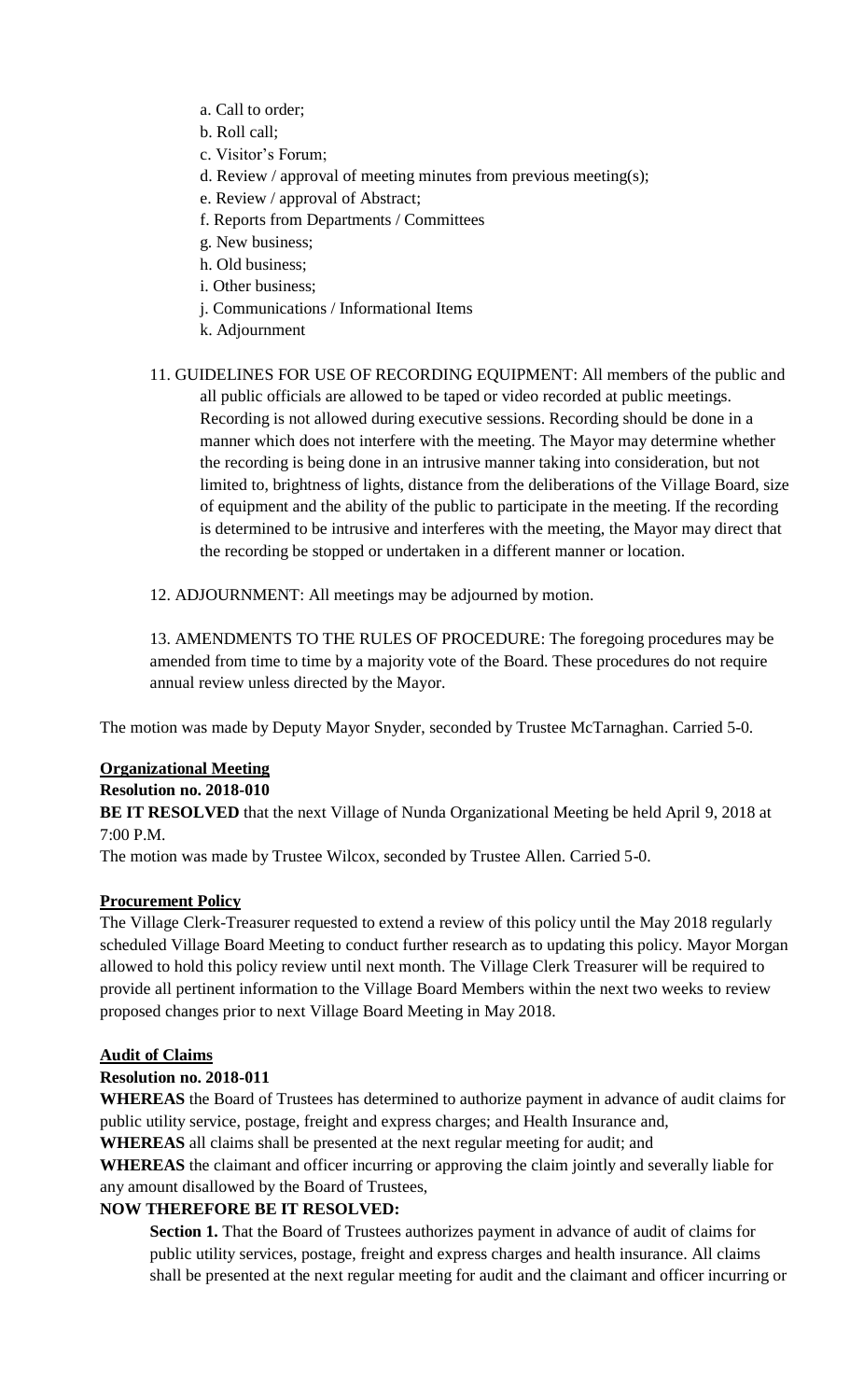approving the claims shall be jointly and severally liable for any amount disallowed by the Board of Trustees.

**Section 2.** That this resolution shall take effect immediately.

The motion was made by Trustee Wilcox, seconded by Deputy Mayor Snyder. Carried 5-0.

### **Attendance at Schools and Conferences**

### **Resolution No. 2018-012**

**WHEREAS** attendance by certain municipal officials and employees at one or more of workshops, seminars or schools benefits the municipality;

### **NOW THEREFORE BE IT RESOLVED:**

**Section 1.** That attendance at any workshops, seminars and schooling is decided on an individual basis throughout the year.

**Section 2.** That this resolution is effective immediately.

The motion was made by Trustee Allen, seconded by Trustee McTarnaghan. Carried 5-0.

## **Clerk and Permit Fees**

### **Resolution no. 2018-013**

**BE IT RESOLVED** that the Clerk's fees and Permit fees be accepted as they now exist. The motion was made by Mayor Morgan, seconded by Deputy Mayor Snyder. Carried 5-0.

### **Depositories**

### **Resolution no. 2018-014**

**WHEREAS** the Board of Trustees has determined that Village Law requires the designation of banks or trust companies for the deposit of all village monies;

### **NOW THEREFORE BE IT RESOLVED:**

**Section 1.** That the Board of Trustees designates the following institutions as depositories of all monies received by the village treasurer, clerk and receiver of taxes. Names of Institutions: Five Star Bank, M&T Bank, JP Morgan Chase

**Section 2.** That this resolution is effective immediately."

The motion was made by Mayor Morgan, seconded by Trustee Wilcox. Carried 5-0.

### **Emergency Management Plans**

### **Resolution no. 2018-015**

**BE IT RESOLVED** that the Nunda Village Board of Trustees adopt the Livingston County Comprehensive Emergency Management Plan, the Village of Nunda Water Emergency Response Plan and the Village of Nunda Wastewater Plant Emergency Response Plan as updated, unless NYS or Livingston County change certain criteria in its policies.

The motion was made by Trustee Wilcox, seconded by Trustee McTarnaghan. Carried 5-0.

### **Standard Work Day**

Elected and appointed officials have been required to record and submit a record of work-related activities (ROA) to their employers if they are members of the New York State and Local Retirement System (NYSLRS); and do not use a time-keeping system that shows hours worked. Since retirement benefits are based in part on service credit, Standard Work Day is used for correctly reporting the number of days these members work during a reporting period to help ensure the benefits they receive are accurate.

### **Resolution no. 2018-016**

**WHEREAS**, the Nunda Village Board of Trustees approves the 2018 Standard Work Day Resolution for Location Code 40280, to be signed and sealed by the Village Clerk-Treasurer and thereafter within forty-five days submit such resolution to New York State and Local Retirement System.

**BE IT FURTHUR RESOLVED**, that the Nunda Village Board of Trustees approves the Village Clerk-Treasurer to post a sealed copy of the 2018 Standard Work Day Resolution on Nunda Government Center official bulletin/sign board for a continued of at least thirty (30) days.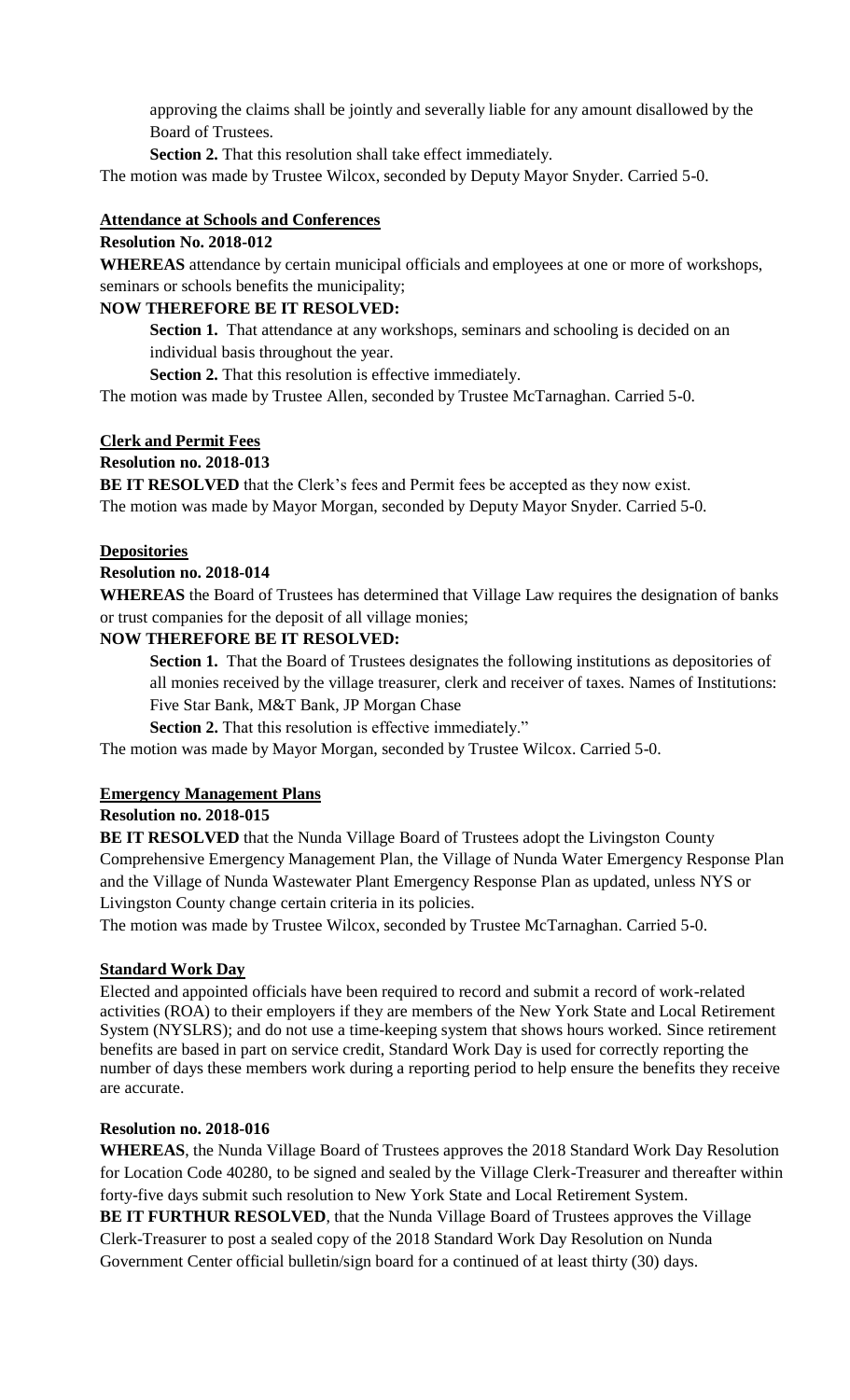The motion was made by Mayor Morgan, seconded by Trustee Wilcox. Carried 5-0.

## **Visitor's Forum**

Joint Village/Town of Nunda Planning Board Chairperson Alex Pierce presented an invitation to the Town of Nunda monthly meeting tomorrow night as there will be a representative from Livingston County will in attendance to discuss the Joint Village/Town Comprehensive Plan progress along with the municipalities Strengths, Weaknesses, Opportunities, and Threat (SWOT) capabilities.

Mayor Morgan thanked Mr. Pierce from the update and invitation.

## **Approval of Minutes**

A. February 24, 2018, Special Tri-Board Meeting

**MOTION** was made by Deputy Mayor Snyder to approve the minutes as presented and reviewed, seconded by Trustee Allen. Carried 3-0 (Trustees Wilcox and McTarnaghan abstained).

B. March 17, 2018

**MOTION** was made by Trustee Allen to approve the minutes as presented and reviewed, seconded by Deputy Mayor Snyder. Carried 3-0 (Trustees Wilcox and McTarnaghan abstained).

C. March 26, 2018, Special Meeting-Tentative Budget 2018/2019 **MOTION** was made by Deputy Mayor Snyder to approve the minutes as presented and reviewed, seconded by Trustee Wilcox. Carried 5-0.

### **Approval of Invoices**

A. Abstract No. 003

The Nunda Village Board of Trustees has reviewed and approve invoices for payment on Abstract no. 003 as follows:

| TOTAL-           | \$45,092.76 |
|------------------|-------------|
| YOUTH-           | \$ 234.99   |
| <b>SEWER -</b>   | \$3,530.62  |
| WATER -          | \$38,854.47 |
| <b>GENERAL -</b> | \$6,472.68  |

The motion was made by Trustee Wilcox, seconded by Deputy Mayor Snyder. Carried 5-0.

### **Reports**

A. *Police*

1. Monthly Report of Complaints - March 2018

- 2. Community Policing Report March 2018
- 3. Monthly Police Report March 2018
- 4. Payroll Reports
- 5. Police Chiefs Uniform Log March 2018
- B. *Code Enforcement/Zoning*
	- 1. Monthly Report March 2018

**MOTION** was made by Deputy Mayor Snyder to approve Mark Mullikin, Code Enforcement/Zoning Officer to attend annual training seminar in Syracuse, New York June 12-18, 2018 for professional development, seconded by Trustee McTarnaghan. Carried 5-0.

C. *Sewer*

D. *Department of Public Works*

- 1. March 2018 Calendar
- 2. Spring Clean Up Schedule posted to Village Website

Water and Streets Superintendent Bennett inquired about damage to the DPW Building from the most recent wind and rain storm. Clerk-Treasurer Wood stated he did contact the municipality insurance company about the damage and they replied with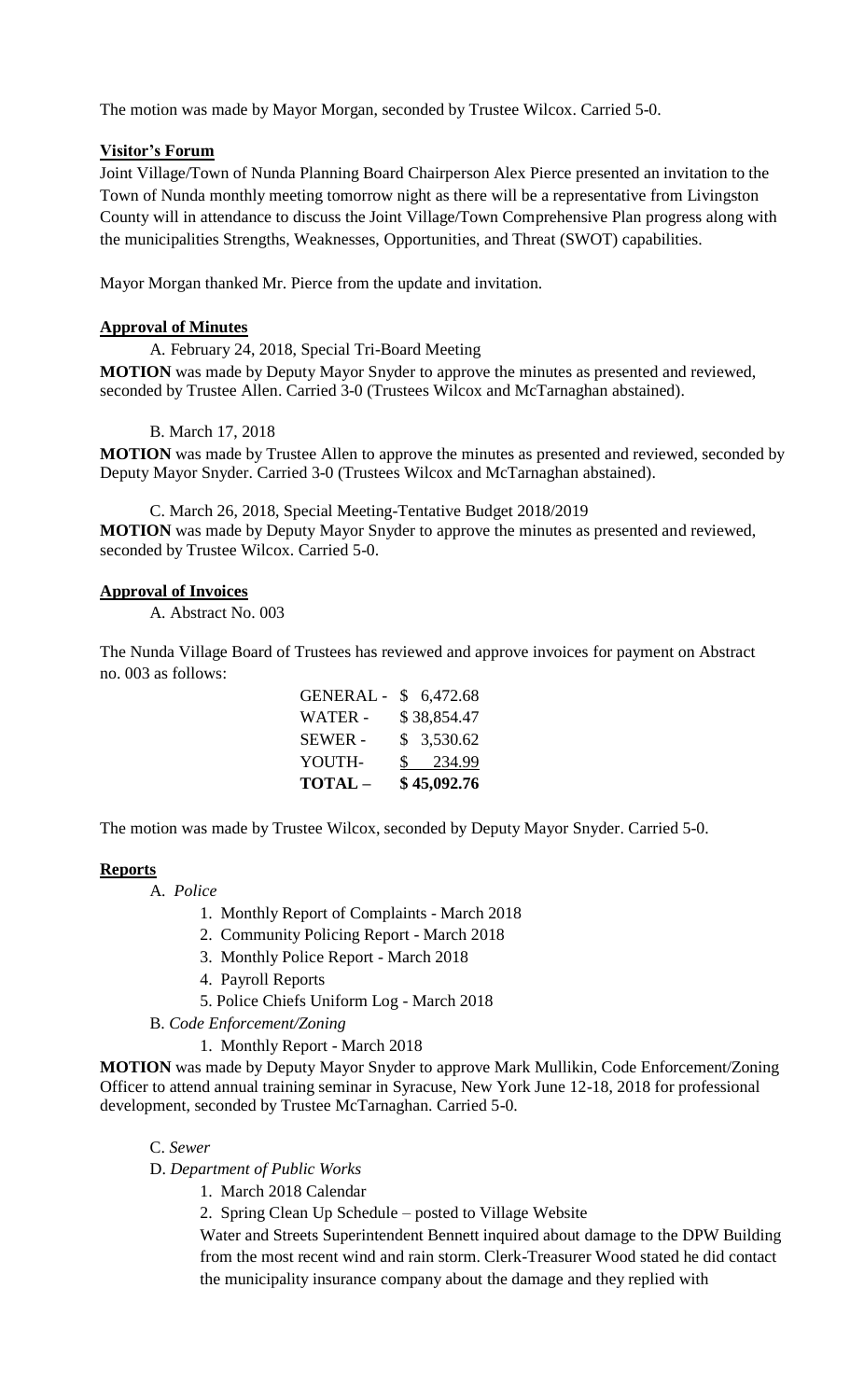information as to moving forward with a claim. Deputy Mayor Snyder stated he inspected the roof of the DPW Building and recommended submitting a claim with the insurance company at this time.

E. *Water*

1. Annual Water Withdrawal Report submitted to NYSDEC

2. Finalization of the Annual Water Quality Report is almost complete with submission

to Livingston County Department of Health for review by the end of this month.

F. *Justice*

1. Monthly Reports - March 2018

2. Annual Justice Report for 2017 - reviewed, read aloud, and discussed with Mayor, Village Board and Justice Mann, line-by-line.

G. *Treasurer's Reports*

1. Monthly Reports – March 2018

Waste Water Treatment Plant Operator Hugi mentioned concerns about how the Water Fund found funding to make several purchases at this time (i.e. water meters, turbidimeters, fire hydrants). Clerk-Treasurer Wood mentioned that a misinterpretation of this research was made. Funds were not found for these purchases, good sound budgeting practices and were followed along with good fiscal constraints. The fire hydrants were already budgeted and the use of contingency funds will be used to purchase the additional water meters and turbidimeters this fiscal year should no emergencies arise.

2. Monthly Bank Statement Accounts - March 2018 Clerk-Treasurer Wood provided a copy of the March 2018 bank statement to each Village Board of Trustees member.

Thorough discussion of **each** account took place. Proper bank required collateralization on all interest-bearing accounts (accrued) in excess of \$250,000 FDIC was not received by the municipality in time for review for this Board Meeting.

The monthly Treasurer's Report was then compared to each bank account. All bank accounts ending balances *did match* the Treasurer's Report, as presented.

The *Detail of Revenues* and *Detail of Expenditures* Statements were provided to each Board member **for each fund** and were discussed thoroughly. With the end of the fiscal year coming all department heads were reminded to remain vigilant with their spending practices.

Each reserve account was reviewed and discussed thoroughly with the Village Board.

- H. *ZBA/Planning Board*
- I. *Youth Recreation*

**MOTION** was made by Mayor Morgan that the Nunda Village Board of Trustees accepts the reports as presented, seconded by Deputy Mayor Snyder. Carried 5-0.

#### **New Business**

A. *Casella Waste Management NY Service Contract*

Waste Water Treatment Operator Hugi recommended leaving Casella at this time and opt for using Waste Management who can provide a *four-yard dumpster* to be lifted and dumped monthly versus bi-weekly now with Casella's who is providing a two-yard dumpster.

**MOTION** was made by Trustee Wilcox to switch from Casella Waste Management to Waste Management contingent on cost analysis and economic feasibility through a review by the Village Clerk-Treasurer, seconded by Trustee Allen. Carried 5-0.

B*. Local Code of Ethics and General Municipal Code 800 -809*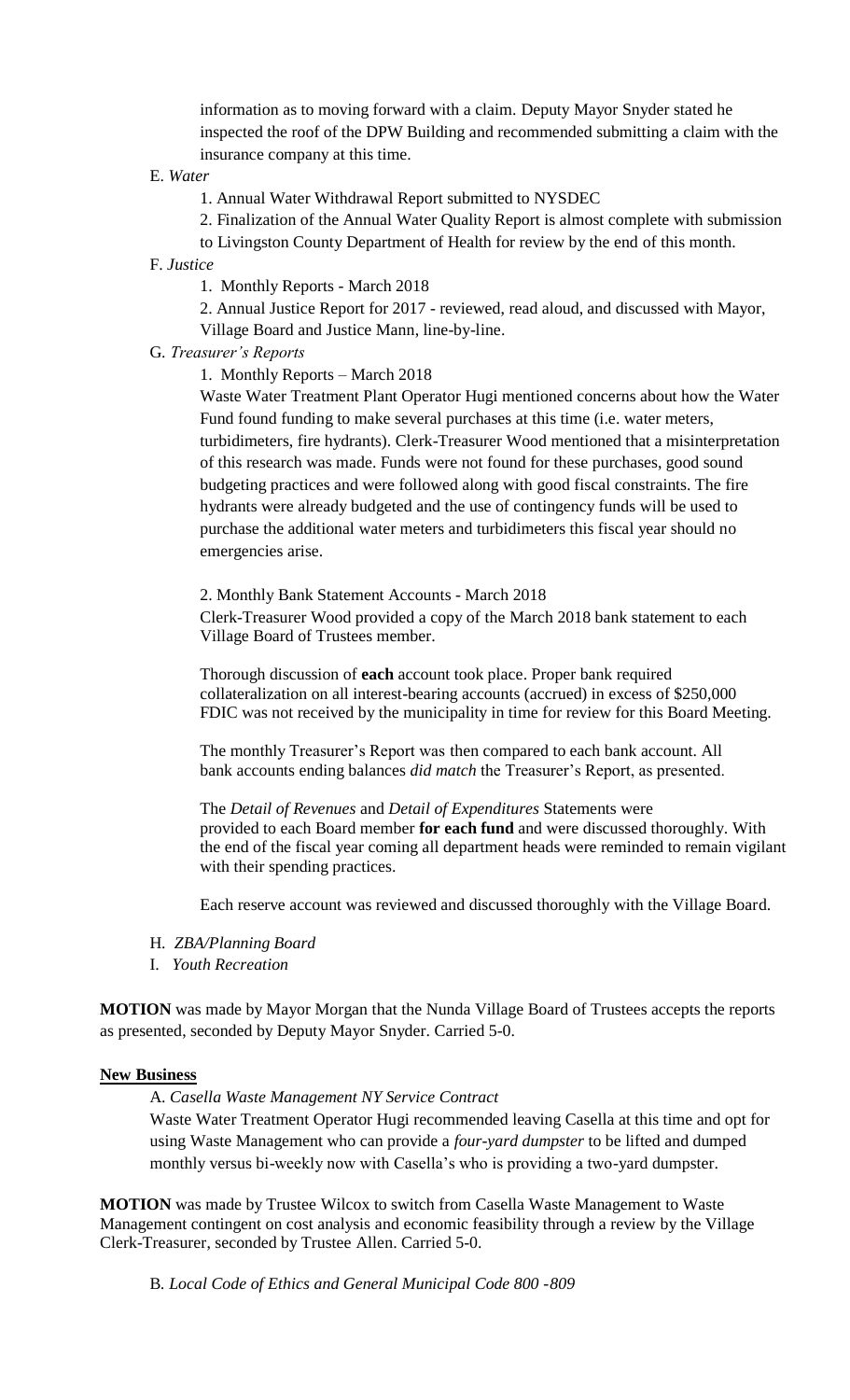Distributed to all Board Members and Village employees, was reviewed and discussed.

## C. *Public Hearing - 2018 – 2019 Village Budget*

At 7:05 PM Mayor Morgan did announce the opening of the Public Hearing on the adoption of the 2018-2019 Village Budget.

Discussion and review of each budgetary account for **all funds** took place with the Village Board of Trustees and the Village Clerk-Treasurer. A decision to purchase one piece of equipment for the Sewer Fund was recommended versus the purchase of two pieces equipment as presented at the last Village Board Meeting by Waste Water Treatment Operator Hugi. The sidewalk budget in the General Fund was increased to allow for a greater opportunity of Village residents to enjoy walking and exercising while providing additional safe walkways in the Village.

### **Resolution no. 2018-017**

**BE IT RESOLVED** that the Nunda Village Board of Trustees **adopt** the 2018-2019 Budget of the Village of Nunda as follows:

| <b>GENERAL FUND:</b> | \$587,906.00 |
|----------------------|--------------|
| <b>SEWER FUND:</b>   | \$250,963.00 |
| WATER FUND:          | \$328,677.00 |
| YOUTH RECREATION:    | \$22,186.55  |

Grand Total Amount is \$ 1,189,732.55 with \$ 444,774.00 to be raised by taxes for the General Fund at the Tax Rate of \$ 10.586572 per thousand an *increase* of \$.0225482 per thousand assessed. The Water Debt Charge will *increase* from \$ 28.50 to \$ 29.26 per quarter, per living unit. The Sewer Debt Charge will *increase* from \$ 4.40 to \$ 4.53 per quarter, per Sewer Unit.

With no further discussion to be held, the motion to adopt the 2018-2019 Village Budget and close the Public Hearing was made by Trustee Wilcox, seconded by Deputy Mayor Snyder at 9:40 PM. Carried 5-0.

### D. *Appoint a Deputy Water and Streets Superintendent*

**MOTION** was made by Trustee Allen to appoint, upon Water and Streets Superintendent Bennett's recommendation, Brian Emke as Deputy Water and Streets Superintendent and to provide an annual stipend of \$400.00 to be paid in two separate installments of \$200.00 in June and December of each year effective June 1, 2018, seconded by Trustee McTarnaghan. Carried 5-0.

### E. *Increase Superintendent of Water and Street's Annual Stipend*

**MOTION** was made by Trustee Wilcox increase annual stipend of Water and Street's Superintendent Bennett from \$2,800.00 to \$3,400.00, effective June 1, 2018, seconded by Deputy Mayor Snyder. Carried 5-0.

F. *Increase Waste Water Treatment Plant Operator's Annual Stipend* **MOTION** was made by Trustee Allen increase annual stipend of Waste Water Treatment Plant Operator Hugi from \$2,800.00 to \$3,000.00, effective June 1, 2018, seconded by Mayor Morgan. Carried 5-0.

# G. *Add new Mayor as a Signatory Official as recognized by all municipality banking institutions*

## **Resolution no. 2018-018**

**BE IT RESOLVED** that the Nunda Village Board of Trustees approve adding Mayor Jack Morgan to all signatory cards as required by **all** current municipality banking institutions. The motion was made by Deputy Mayor Snyder, seconded by Trustee Wilcox. Carried 5-0.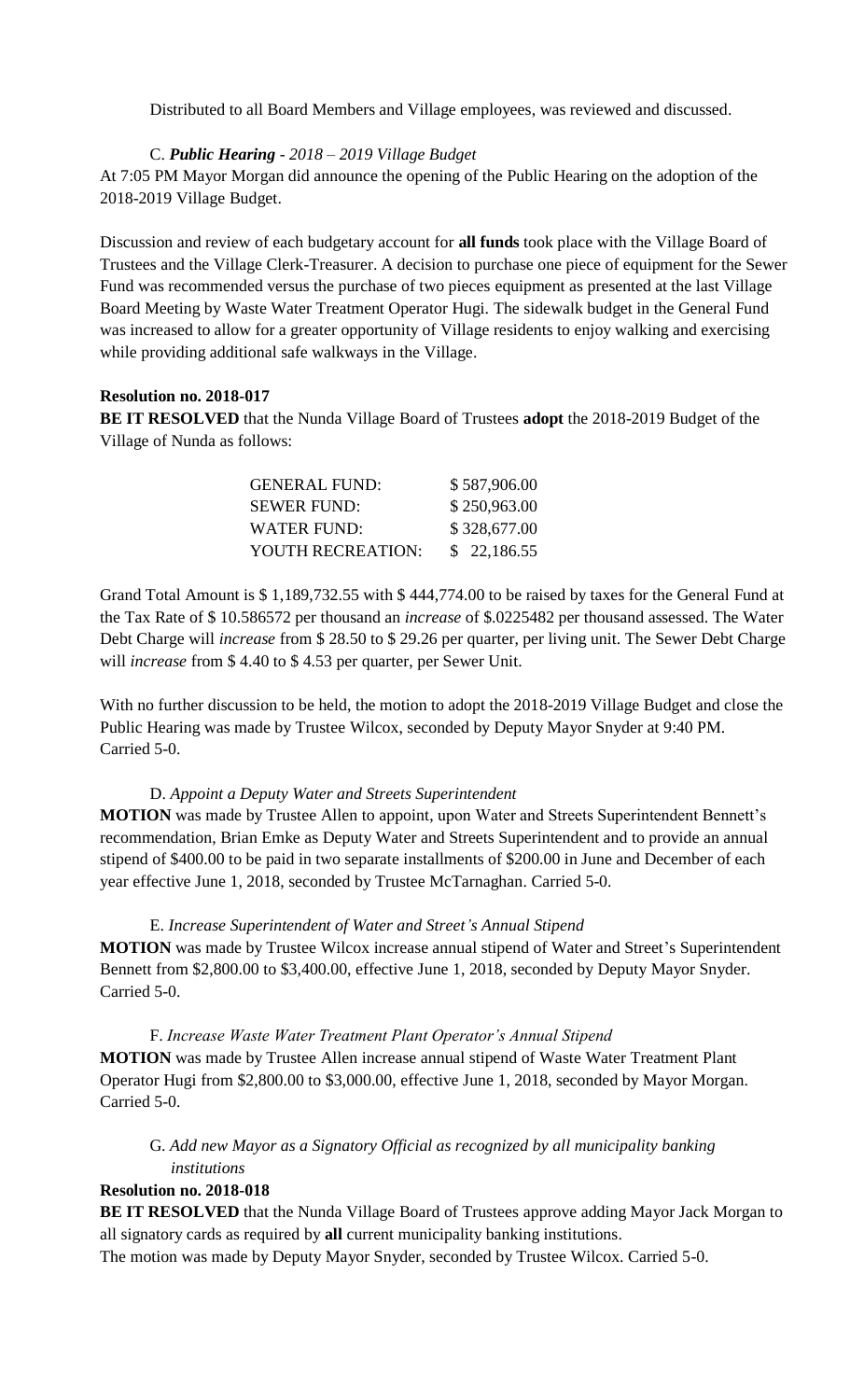## H. *Meeting time with Mayor*

Mayor Morgan discussed having a session prior to each regularly schedule board meeting monthly to begin at 6:00PM for Village residents to come discuss community concerns in order to ascertain a solution. Such topics for discussion could be trees, feral cats, or responsibilities of pet owners.

### I. *Reggie Grosse*

Mayor Morgan stated he would like to honor long-time Village resident and previous Village Board Member with an honorary membership to the Nunda Village Board of Trustees. NYCOM was contacted for additional guidance. Further research is being conducted at this time.

**MOTION** was made by Trustee Wilcox to, upon further the research in ascertaining the correct avenue for allowing the Nunda Village Board of Trustees to do so, make Reggie Grosse an *honorary member* of the Village Board according to all laws and regulations, seconded by Deputy Mayor Snyder. Carried 5-0.

### J. *New York State GML Article 6 Section 121A*

Mayor Morgan handed out this New York State General Municipality Law in reference to local police departments that are **Joint** in nature (Village and Town). Mayor Morgan asked the Village Board of Trustees to review with additional discussion to take place at the next regularly scheduled Village Board Meeting in May 2018.

### **Old Business**

A. Disposition of Village DPW Property – Attorney update

In discussion with Village Attorney Vogel, it was determined that a previous survey provided to the Village of Nunda was not accurately completed and that his recommendation for this property would be, at this time, to do nothing unless the Village would be willing to pay for an additional survey which again may not determine Village ownership of this property. Livingston County Real Property does have this property listed as being owned by Roy and Kaaren Smith with all future taxes being assessed to this property owner.

### **Resolution No. 2018-019**

**BE IT RESOLVED** that the Nunda Village Board of Trustees approve to irrevocably relinquish any and all claims to property located at 35 Mill Street, Tax ID. 184-13-1-53, assessed to Roy and Kaaren Smith.

The motion was made by Trustee Allen, seconded by Deputy Mayor Snyder. Carried 5-0.

## B. Cyber Security Insurance

An application for cyber security insurance has been received with a meeting set-up for April 25, 2018 with the Village Insurance Provider – Tompkins Insurance Representative. This meeting is to determine what coverage the municipality actually needs in relation to data breach and recovery assistance requirements. Still researching.

C. Shared Services Agreement – Nunda Government Center Mayor Morgan to discuss with Town Supervisor Walker.

## D. Village Park sign cost & rules

Village Clerk-Treasurer Wood provided all Village Board members with a draft copy of rules to be reviewed and discussed in order to finalize a list at the May 2018 regularly scheduled Village Board Meeting.

- E. Rules on weekend responsibilities WWTP
- F. Mortar work at 1 Mill Street

Deputy Mayor Snyder to inquire with two potential vendors to correct building aesthetics at the Village Building located at 1 Mill Street.

G. Employee Policy Prospective changes for 2018